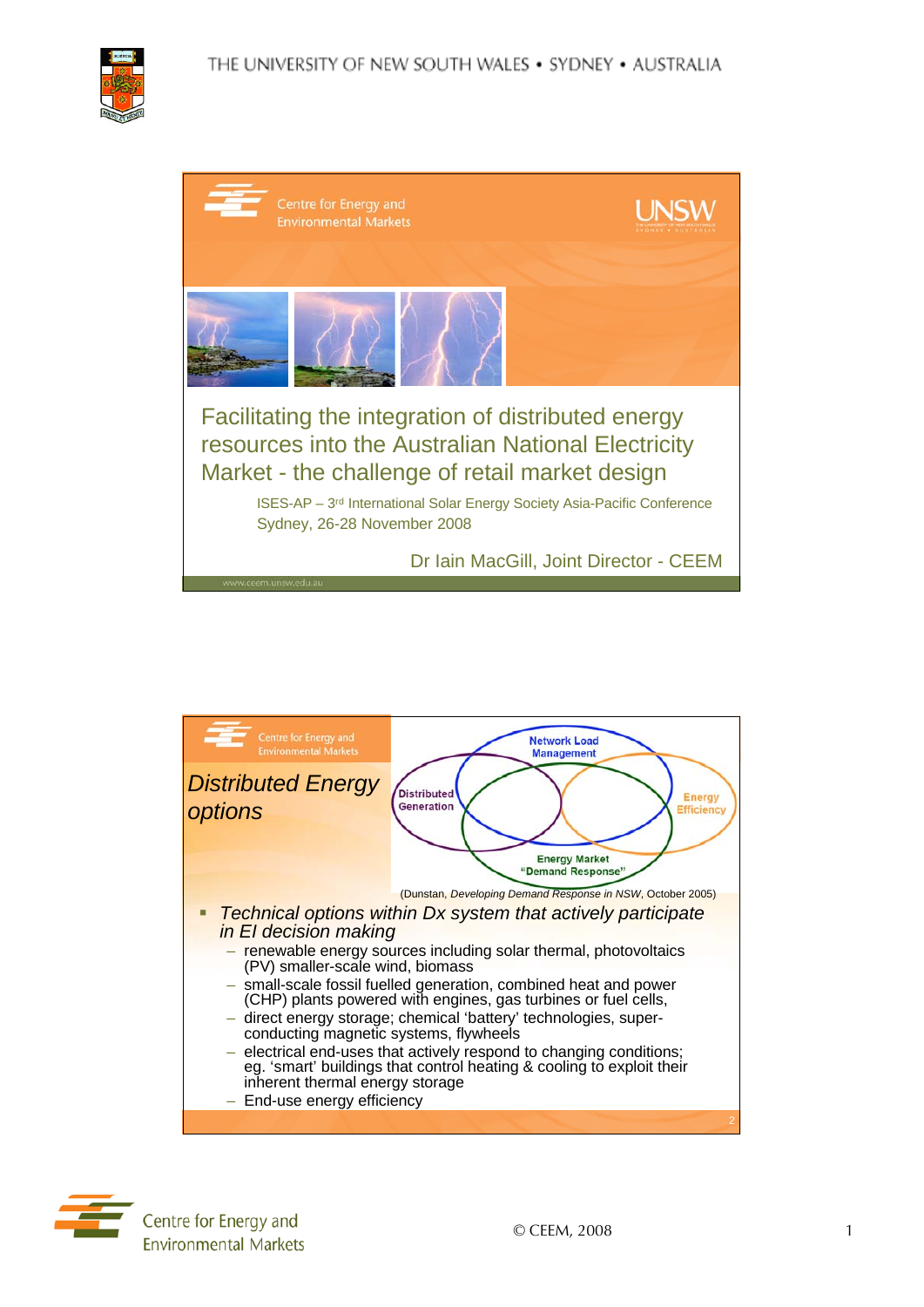THE UNIVERSITY OF NEW SOUTH WALES . SYDNEY . AUSTRALIA



|   | Centre for Energy and<br><b>Environmental Markets</b>                                                                                                                                                                                                                                                     |  |
|---|-----------------------------------------------------------------------------------------------------------------------------------------------------------------------------------------------------------------------------------------------------------------------------------------------------------|--|
|   | DE's complex yet promising characteristics                                                                                                                                                                                                                                                                |  |
| Ξ | <b>Conceptual complexities</b><br>- Demand side participation<br>beyond consuming energy and paying bills<br>- Controllable loads<br>controlled with respect to evolving industry objectives<br>- Energy efficiency<br>• Difficult to define in useful ways<br>- Distributed eneration, storage or demand |  |
|   | • Can be technically near entirely fungible wrt overall industry operation<br>$-$ Decision makers                                                                                                                                                                                                         |  |
|   | • End-users, retailers or Network Service Providers                                                                                                                                                                                                                                                       |  |
|   | Potentially valuable characteristics<br>- Some highly cost-effective alternatives to centralised supply and associated<br>network options                                                                                                                                                                 |  |
|   | Environmental benefits from use of renewable energy resources or highly<br>efficient fossil-fuel use (eg. Cogeneration)                                                                                                                                                                                   |  |
|   | - Opportunities for greater end-user engagement in achieving desired energy<br>services                                                                                                                                                                                                                   |  |
| × | However, generally limited role played to date in most electricity industries<br>around the world                                                                                                                                                                                                         |  |
|   |                                                                                                                                                                                                                                                                                                           |  |



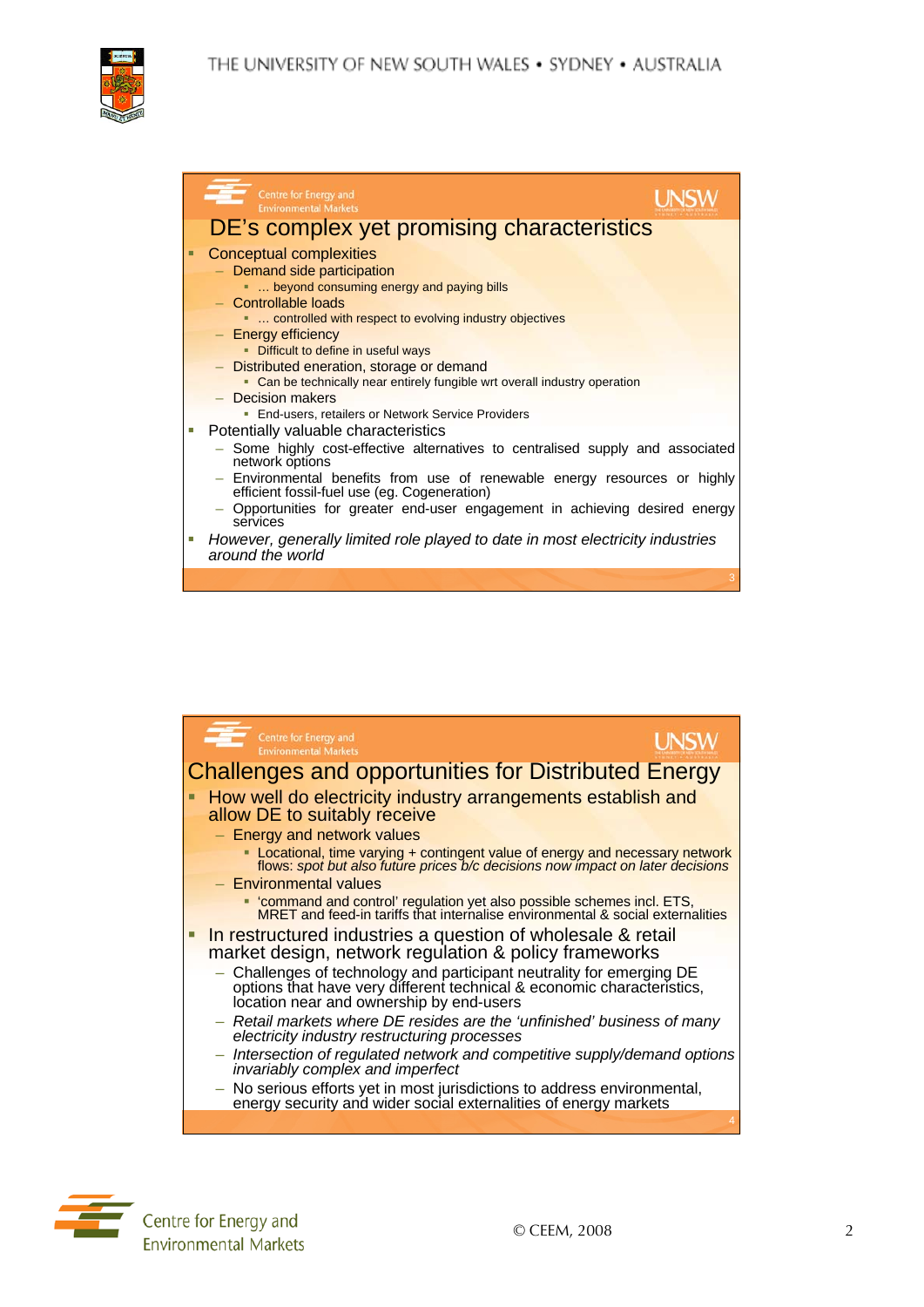





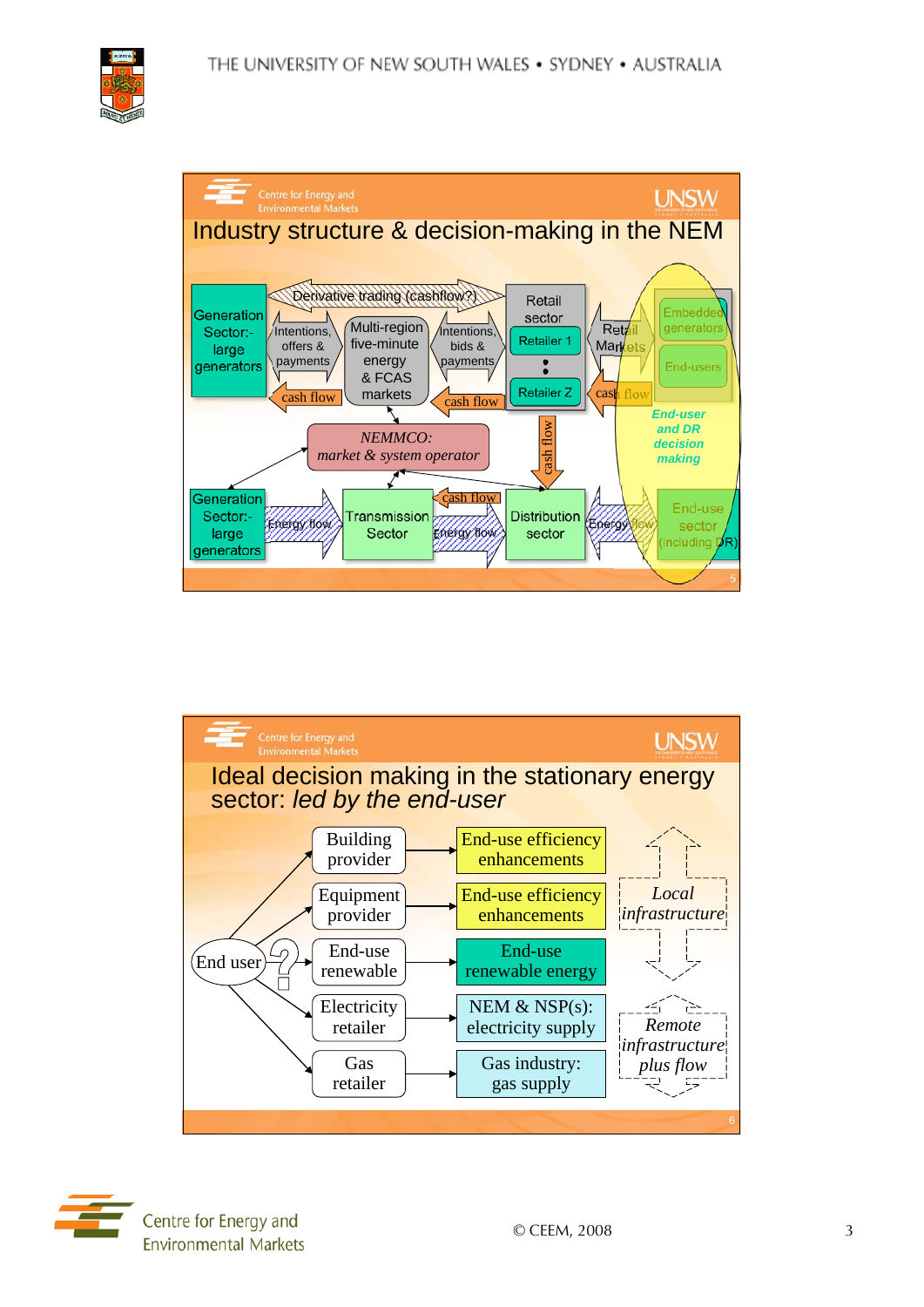





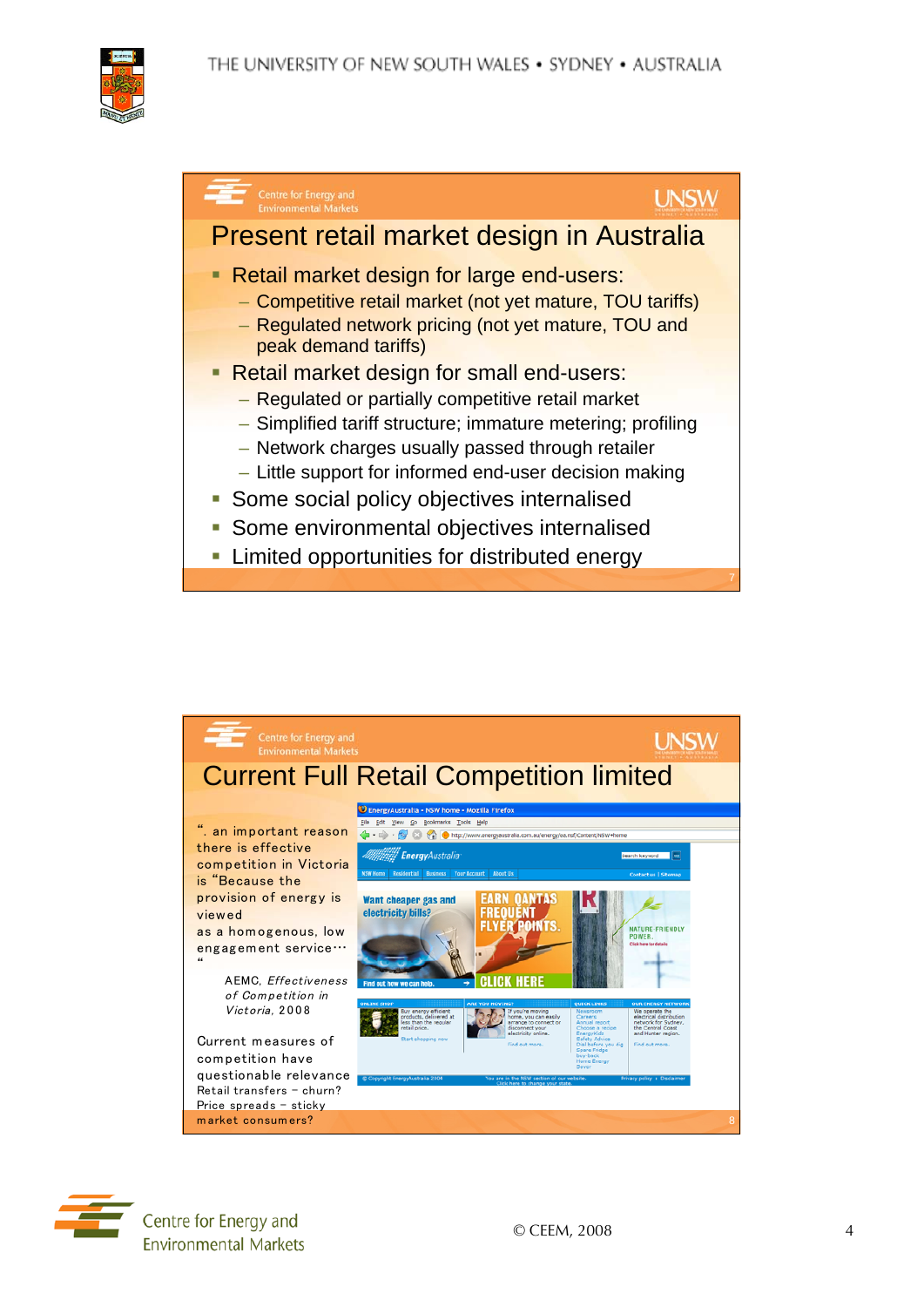





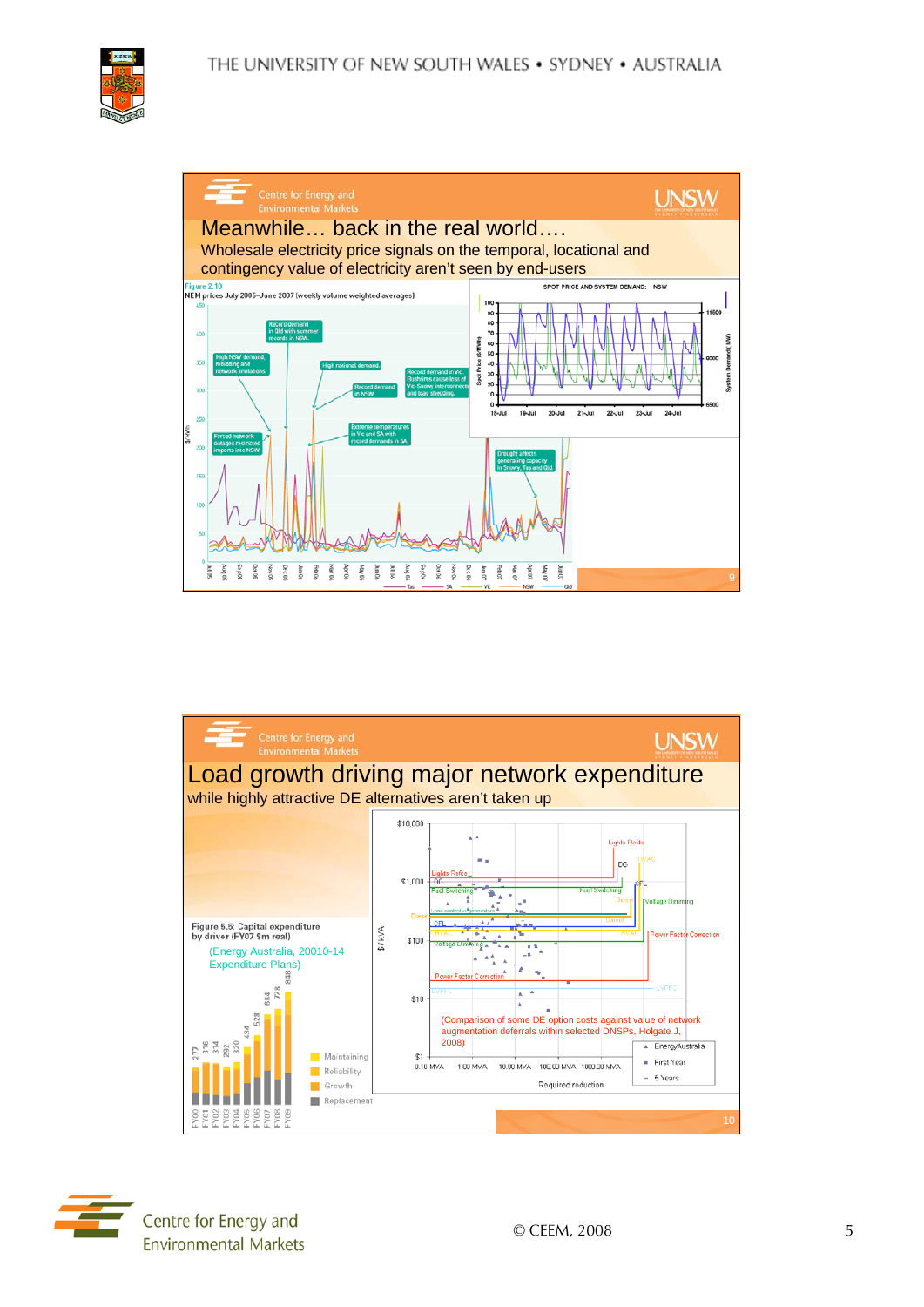





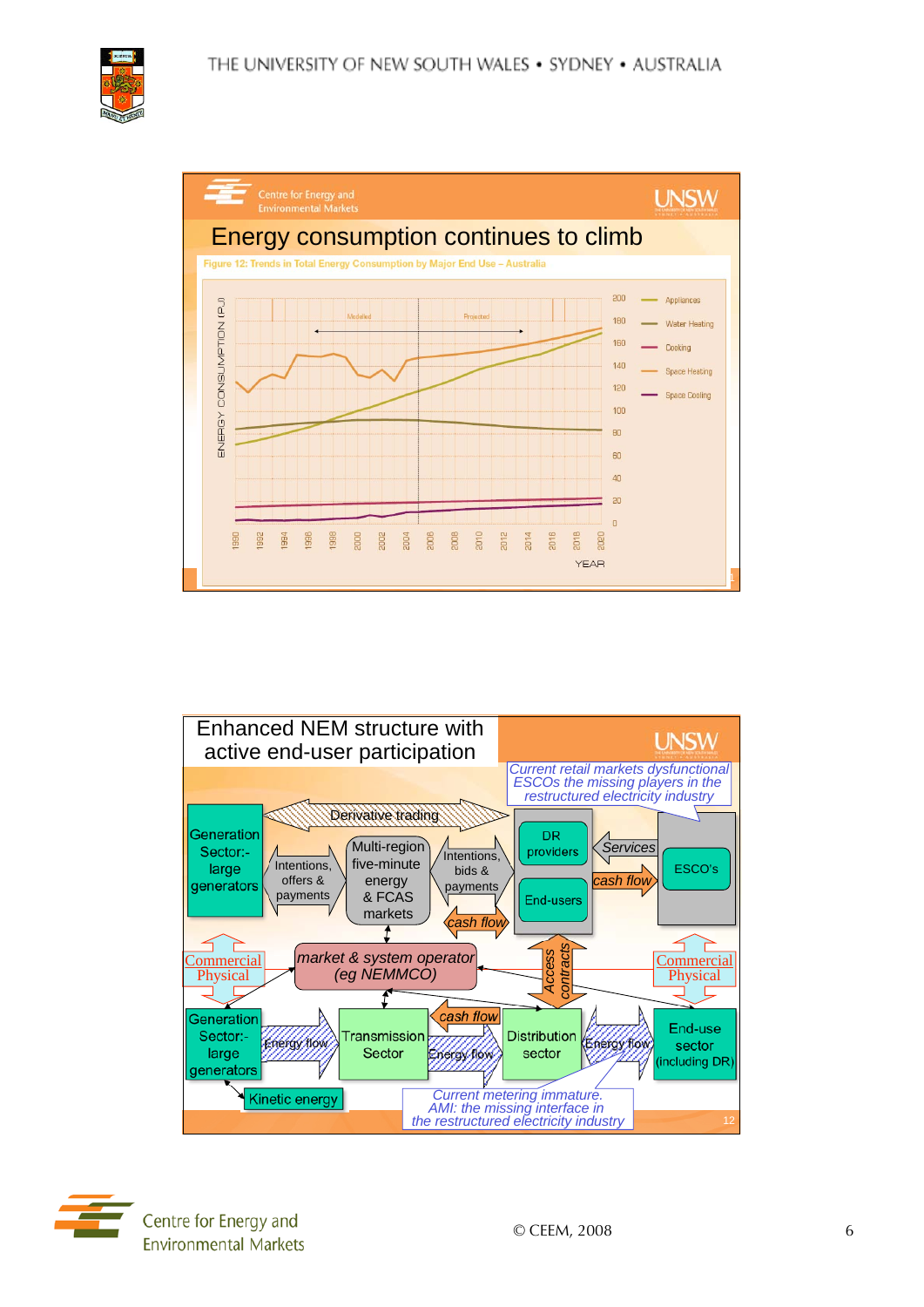







Centre for Energy and **Environmental Markets**